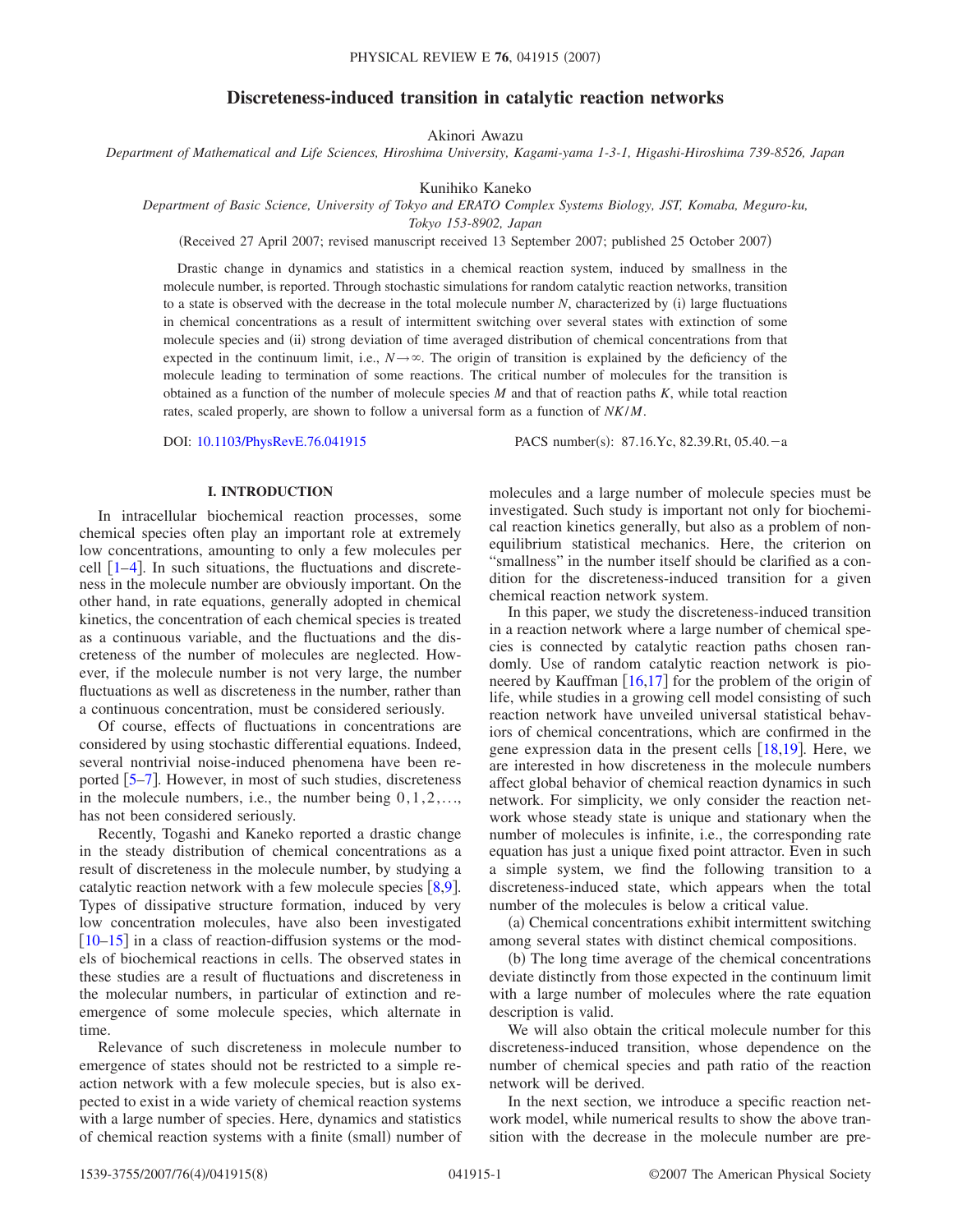<span id="page-1-0"></span>

FIG. 1. (a) Illustration of catalytic reaction  $B + C \rightarrow A + C$  and (b) an example of catalytic reaction networks.

sented in Sec. III. Possible mechanism for the transition is described in Sec. IV, where deficiency in some molecules is shown to introduce switching among several effective reaction networks that consist only of nonvanishing chemical species. In Sec. V, we obtain the critical number of molecules for the transition as a function of the number of molecule species and connectivity in the network. Summary and discussion will be given in Sec. VI.

# **II. MODEL**

Now, we introduce a simple model of a network of elementary reactions that consists of a variety of chemical species  $[18]$  $[18]$  $[18]$ . State of the system is represented by a set of numbers  $(n_1, n_2, \ldots, n_M)$ , where  $n_i(=0, 1, \ldots)$  indicates the number of molecules of the chemical species  $i(1 \le i \le M)$ , with *M* as a total number of molecule species. Here, the total number of molecules is fixed at *N*, and accordingly  $0 \le n_i$  $\leq N$ . For the chemical reaction dynamics, we choose a catalytic network among these chemical species, where each reaction from a chemical *B* to another chemical *A* is assumed to be catalyzed by a third chemical *C*; i.e.,  $B+C\rightarrow A+C$  (see Fig. [1](#page-1-0)). The reaction coefficients are set to be identical for all reactions for simplicity, and chosen to be 1. Then, the growth rate in  $n_A$  (or the decay rate in  $n_B$ ) through this reaction is given by  $n_B n_C/N^2$ , on the average.

The connection paths in a reaction network are chosen randomly (and then fixed), where the average number of the reaction paths from a chemical *i* to any other chemical species *j* catalyzed by a chemical *l* is set at a given connection number *K*. We do not include autocatalytic reaction in the form of  $B+C\rightarrow 2C$ , because such type of reaction is not usually elementary but is realized as a result of a series of (nonautocatalytic) elementary reactions. Also, inclusion of autocatalytic paths sometimes leads to nonfixed point or multiple attractors, which makes discussion on the discreteness effect complicated.

We also include a flow of chemicals into and out of the system from the reservoir. With this process, the total number of molecules is fixed so that a molecule is regarded to be replaced by some other with a certain rate. Instead of considering such flow, one can equivalently consider a combination of decomposition and synthesis of some chemicals, or noncatalytic changes between different molecule species that are chosen randomly from all chemicals with equal probability. For simplicity, we assume that this noncatalytic change occurs with equal probability  $\epsilon$  for all molecules, while its rate is much smaller than that of the catalytic reaction.

Numerical simulations are carried out by iterating the following stochastic processes. First, we randomly pick up a pair of molecules and if the pair is a substrate and catalyst according to the reaction network, the substrate molecule is transformed to the product molecule according to the reaction. Second, we randomly pick up a molecule and transform it by a noncatalytic change, with a given, much lower, rate. Here, a unit time is given as the time span in which Monte Carlo steps for catalytic reactions are repeated *N*/ 2 times and those for noncatalytic processes are repeated *N* times. In each time, each molecule collides with another molecule once on average, to check if the catalytic reaction occurs, while it is transformed to some other chemical with probability  $\epsilon$  by a noncatalytic process. Numerically, we apply this stochastic simulation, while in the cases with  $N \ge M$  (i.e., continuous limit), the reaction dynamics are represented by the following rate equation:

<span id="page-1-1"></span>
$$
\dot{n}_i = \sum_{j,l} C(j,i,l) \frac{n_j n_l}{N^2} - \sum_{j',l'} C(i,j',l') \frac{n_i n_{l'}}{N^2} + \epsilon \left( \frac{1}{M} - \frac{n_i}{N} \right),\tag{1}
$$

where  $C(i, j, l)$  is 1 if there is a reaction  $i+l \rightarrow j+l$ , and 0 otherwise.

In the following sections, we present numerical results of the stochastic simulations and show how the steady state properties of such catalytic reaction networks depend on the number of chemical species *M* and of molecules *N*. In this paper, we consider the case with *K* as  $K_c \le K \le M$  where  $K_c$ indicates the critical connection number of the percolation transition in random networks. It is noted that the rate equa-tion ([1](#page-1-1)) in the continuum limit has only a unique fixed point attractor that gives the concentrations at the steady state.

# **III. DISCRETENESS-INDUCED TRANSITION**

We show the results of the stochastic simulation of catalytic reaction networks with  $\epsilon = 10^{-4}$ . We study how dynamical aspects of the system change depending on the number of molecules *N*, by taking a given reaction network. Figures  $2(a)$  $2(a)$  and  $2(b)$  show typical temporal evolutions of the concentrations of each chemical species  $n_i$  for a reaction network with  $M = 100$  and  $K = 12$ . Two cases with (a) large (N  $= 800$ ) and (b) small  $(N=12)$  $(N=12)$  $(N=12)$  *N* are plotted, while Fig. 2(c) shows the reaction ratio (RR) of these cases, where RR is defined by (number of reacting molecules)/N at each time. If *N* is much larger than *M* (e.g.,  $N=800$ ), as seen in Figs. [2](#page-2-0)(a) and  $2(c)$  $2(c)$ , the distribution of  $n_i$  is almost stationary and RR takes a constant value except for small fluctuations.

On the other hand, if *N* is much smaller than some value (that is of the order of *M*) (e.g.,  $N=12$ ), the distribution of  $n_i$ exhibits remarkable changes in time, and RR fluctuates intermittently between large values and  $0$ , as seen in Figs.  $2(b)$  $2(b)$ and  $2(c)$  $2(c)$ . Such nonstationary behavior is caused by the discreteness in the molecular number. When *N* is much smaller than some threshold of the order of *M*, the concentrations of some chemical species  $n_i$  go to 0 at some time instance. Then the number of reactive chemicals or of the catalysts often goes to 0, for all reaction paths. Then, the catalytic reactions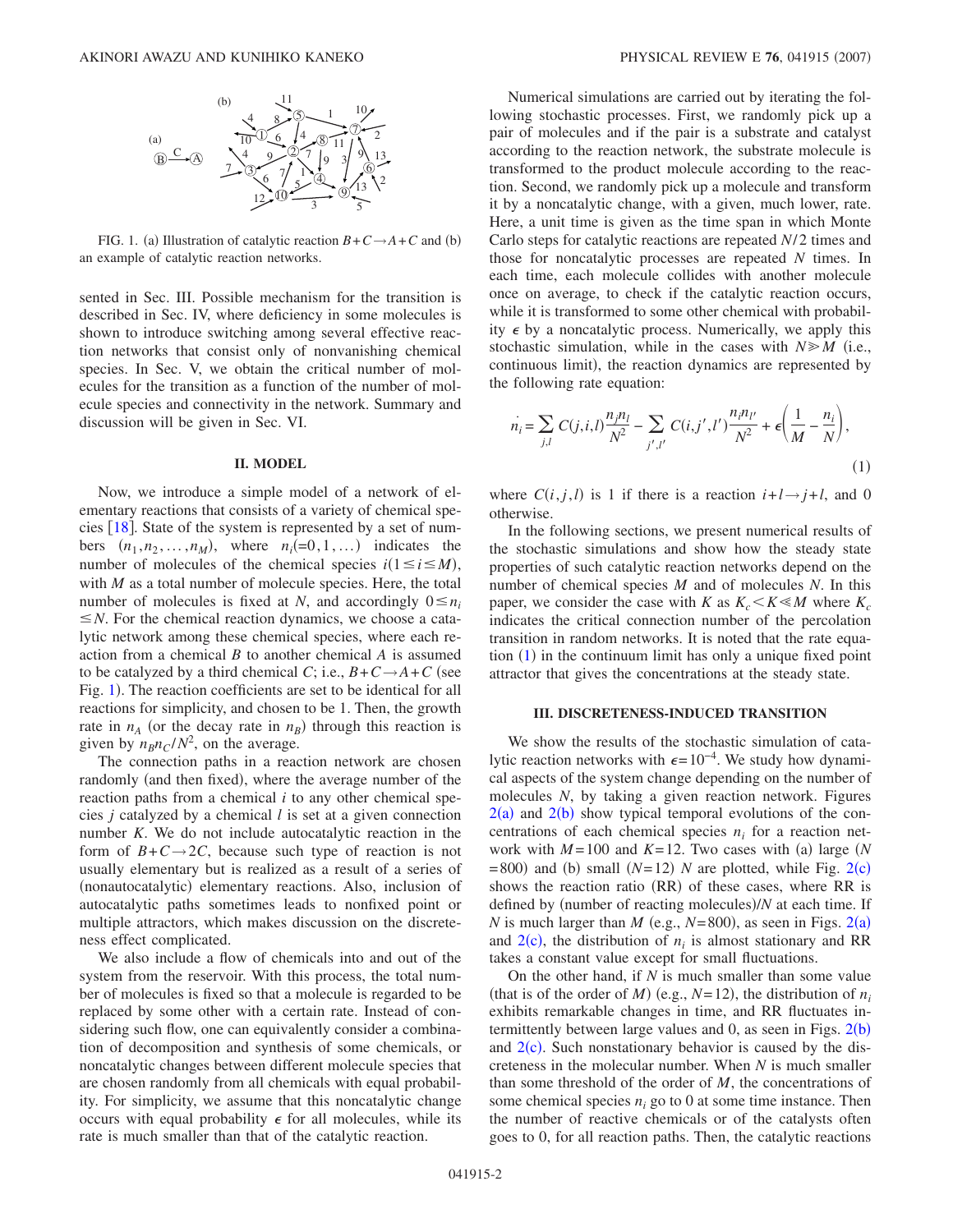<span id="page-2-0"></span>

FIG. 2. (Color online) Examples of temporal evolutions of  $n_i$  for a given reaction network for the case  $M = 100$  and  $K = 12$  with (a)  $N=800$  and (b)  $N=12$ . (c) Temporal evolutions of RR for  $N=800$ [(green) solid curve] and  $N=12$  [(red) dashed curve]. The network is chosen randomly, but the behavior here is typical, and observed over most networks generated randomly.

of the system freeze, while the system can escape from such freezing state as a result of noncatalytic changes flow of molecules). Thus, RR changes intermittently with time.

Next, we focus on typical statistical aspects of the system by changing *N*. Long time average of the distributions of the chemical concentrations  $\langle n_i/N \rangle$  for a typical reaction network with  $M = 100$  and  $K = 12$  is plotted in Fig. [3](#page-2-1)(a) (for large  $N$ ,  $N = 800$ ) and Fig. [3](#page-2-1)(b) (for a small  $N$ ,  $N = 12$ ). As seen in

<span id="page-2-1"></span>

FIG. 3. (a) and (b)  $\langle n_i/N \rangle$  of the same system as shown in Fig. [2](#page-2-0) with (a)  $N = 800$  and (b)  $N = 12$ .

<span id="page-2-2"></span>

FIG. 4. (Color online) (a), (b), (c) N dependency of (a)  $\langle n_i/N \rangle$ , (b) the rank of each chemical concentration, and (c)  $\langle RR \rangle$  (solid curve) and ATF/*(N/M)* [(red) dashed curve] of the same system as shown in Fig. [3.](#page-2-1) (d) Probability distribution of residence time  $\tau$  at a freezing state for the same system with  $N=8$ , 16, 22, 32, and 64. Semilog plot and the log-log plot (inset). (Black solid curve  $e^{-1.25\tau^{-0.5}}$ for reference.)

these figures, the profiles of the average distribution are quite different between the two. In Figs.  $4(a)$  $4(a)$  and  $4(b)$ , we show  $\langle n_i/N \rangle$  and the rank of abundances of each chemical concentration, which is labeled in the order of magnitude of  $\langle n_i/N \rangle$ . These are plotted as a function of *N* for a given reaction network, where each successive curve indicates the change in  $\langle n_i/N \rangle$  and the rank of each chemical concentration.

The results in Figs.  $4(a)$  $4(a)$  and  $4(b)$  suggest the existence of a critical value of *N*, denoted by  $N_c$ . For *N* smaller than  $N_c$ , the chemical abundances of each species or their rank changes sensitively with *N*. The variance of  $\langle n_i/N \rangle$  over time takes a maximum at some *N* slightly smaller than this critical value  $N_c$ . On the other hand, for *N* larger than  $N_c$ ,  $\langle n_i/N \rangle$  are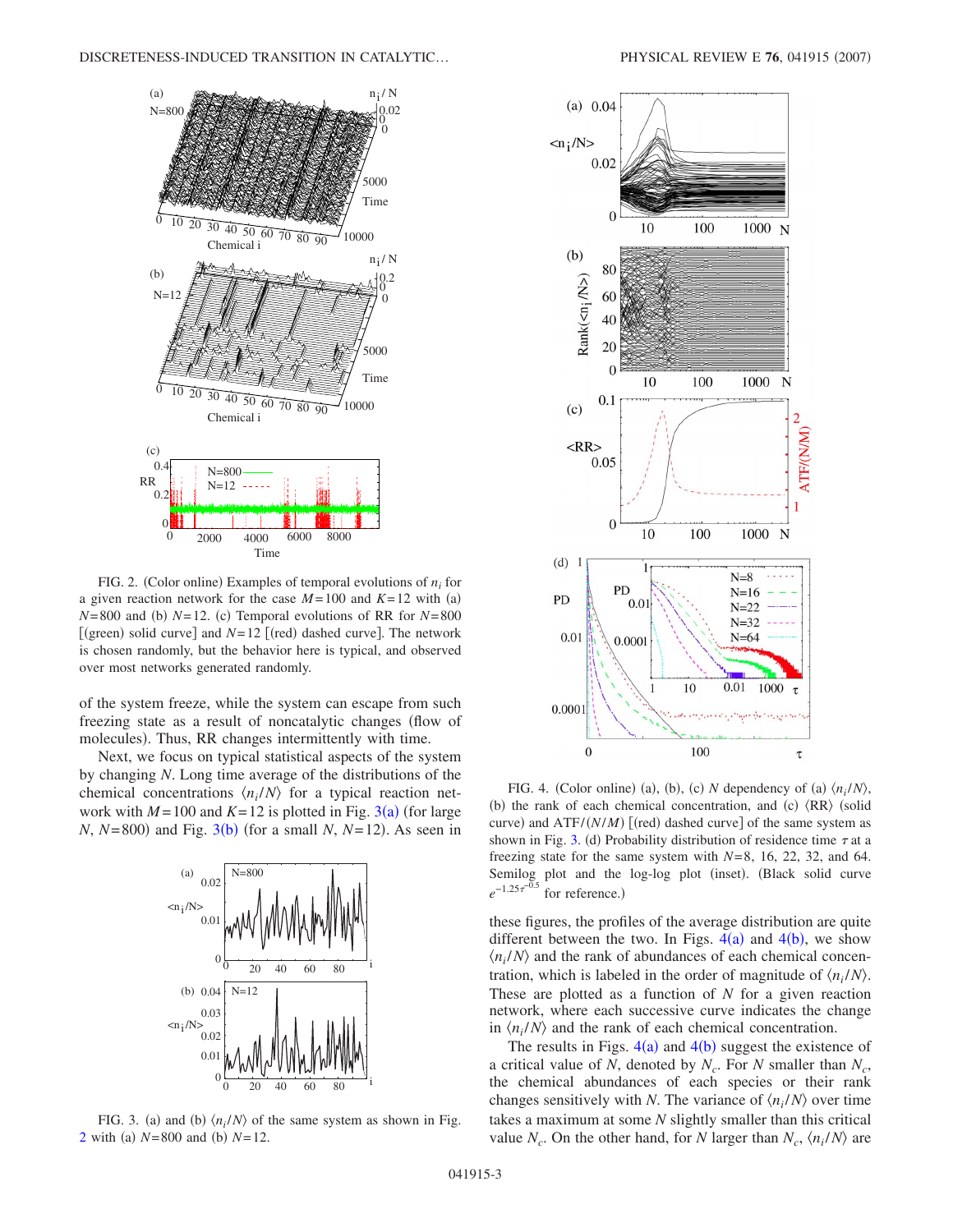almost constant except for the small fluctuations, and indeed the profile of  $\langle n_i/N \rangle$  for such larger *N* agrees with that obtained by the rate equation  $(1)$  $(1)$  $(1)$ , i.e., the system is well described by the continuum limit  $N \rightarrow \infty$ .

Now, we focus on the transition of reaction dynamics at  $N_c$ . For *N* larger than  $N_c$ , the temporal evolution of the distribution of  $n_i$  is almost stationary except for small fluctua-tions as in Fig. [2](#page-2-0)(a). On the other hand, for  $N < N_c$ , there appears intermittent switching between different distributions of  $n_i$  as shown in Fig. [2](#page-2-0)(b). In this case, the total reaction ratio is much smaller and the temporal fluctuation of each chemical concentration is much larger than the case with  $N > N_c$ . We have computed N dependence of the average reaction ratio  $\langle RR \rangle$  and the average temporal fluctuation (ATF) of all chemical concentrations. Here,  $\langle RR \rangle$  is defined as the long time average of RR, and ATF is defined as the long time average of  $\frac{1}{N}\sum_i (n_i - \langle n_i \rangle)^2$ .

Figure  $4(c)$  $4(c)$  shows  $\langle RR \rangle$  and  $\text{ATF}/(N/M)$ , plotted as a function of *N* for the same reaction network. In this figure,  $\langle RR \rangle$  starts to decrease drastically with the decrease in *N*, at the above-mentioned critical value. This figure also shows that ATF is proportional to *N* for  $N > N_c$ , while ATF/*(N/M)* increases sharply with the decrease in *N* for  $N < N_c$ . This increase in the fluctuation is consistent with the fact that the switching behavior becomes dominant for  $N < N_c$ .

To study statistics of temporal switching, we computed residence time distribution at each freezing state. In Fig.  $4(d)$  $4(d)$ , we have plotted the probability distribution of time interval  $\tau$  during which RR remains at 0, for a given network with  $N=8$ , 16, 22, 32, and 64. For small *N* ( $N=8$ , 16), the distribution has two regions; faster decay at small  $\tau$ , which is still slower than the exponential, and much slower decay for large  $\tau$  with a tail much slower than the exponential but faster than power law. The long-time tail part in the distribution is consistent with the existence of quasistable states and intermittent switching over the states. The decay slower than exponential suggests some positive feedback process to enhance a residence at such state once reached.

On the other hand, for large *N*, the distribution decays rather fast with  $\tau$ , and for *N* > 64, the probability for residence at  $\tau > 0$  vanishes. When *N* is close to the value that gives the peak of ATF  $(N=16, 22, 32)$ , there is only the first part in the distribution, indicating the absence of long-term residence at a quasistable state. Still, the distribution seems to follow a power law with an exponent larger than 2, and the exponent seems to approach 2 at the transition point. Appearance of the long-term part in the freezing time distribution for  $N < N_c$  and the power-law distribution at  $N \sim N_c$  is reminiscent of statistical behaviors in thermodynamic phase transitions, even though the number of molecules is quite small here.

As shown in Fig.  $2$  and Fig.  $4(d)$  $4(d)$ , switching over several states with different effective network occurs for small *N*, as will be also discussed in the next section. As *N* is decreased further below  $N_c$ , the reaction occurs rarely, and thus the frequency of such switching decreases, while for large *N*, the dynamics exhibit only small fluctuations around a stationary state. Thus, the fluctuation is expected to have a peak around  $N=N_c$  where the switching occurs most frequently.

<span id="page-3-0"></span>

FIG. 5. Simple example of catalytic reaction network (a), and effective reaction network consisting only of nonvanishing chemicals for the state I (b) and state II (c) described in the text. Thick and dashed arrows indicate the paths with a high reaction rate and those from the extinct chemical species at the moment, respectively.

# **IV. EFFECTS OF MOLECULAR DEFICIENCY IN A SMALL REACTION NETWORK**

The behavior observed in the preceding section is rather common over a variety of catalytic reaction networks. The dynamics and the time-averaged distributions of  $n_i/N$  for a case with  $N \ll N_c$  differ distinctly from those with  $N \rightarrow \infty$ , because of the discreteness in the number of molecules. Here, we discuss the mechanism of this discreteness-induced transition, by taking a simple example of the catalytic reaction network with a small number of chemical species. This example system is a little specific but can illustrate the changes in the steady distribution and the effective network structure consisting only of nonvanishing chemical components (see  $[20]$  $[20]$  $[20]$  for a discreteness-induced switching over states in an autocatalytic network).

We consider a network of catalytic reactions displayed in Fig.  $5(a)$  $5(a)$ . Here, we assume that  $n<sub>S</sub> > 0$  always holds. By straightforward calculation, the rate equation for the chemical concentrations has a unique fixed-point attractor, which satisfies the relations,  $2\langle n_A \rangle = 2\langle n_B \rangle = \langle n_C \rangle = \langle n_D \rangle = 2\langle n_E \rangle$  $= 2\langle n_R \rangle$ .

On the other hand, for small *N*, some of *ni* often happens to be 0. In such cases, the above relationship on the fixed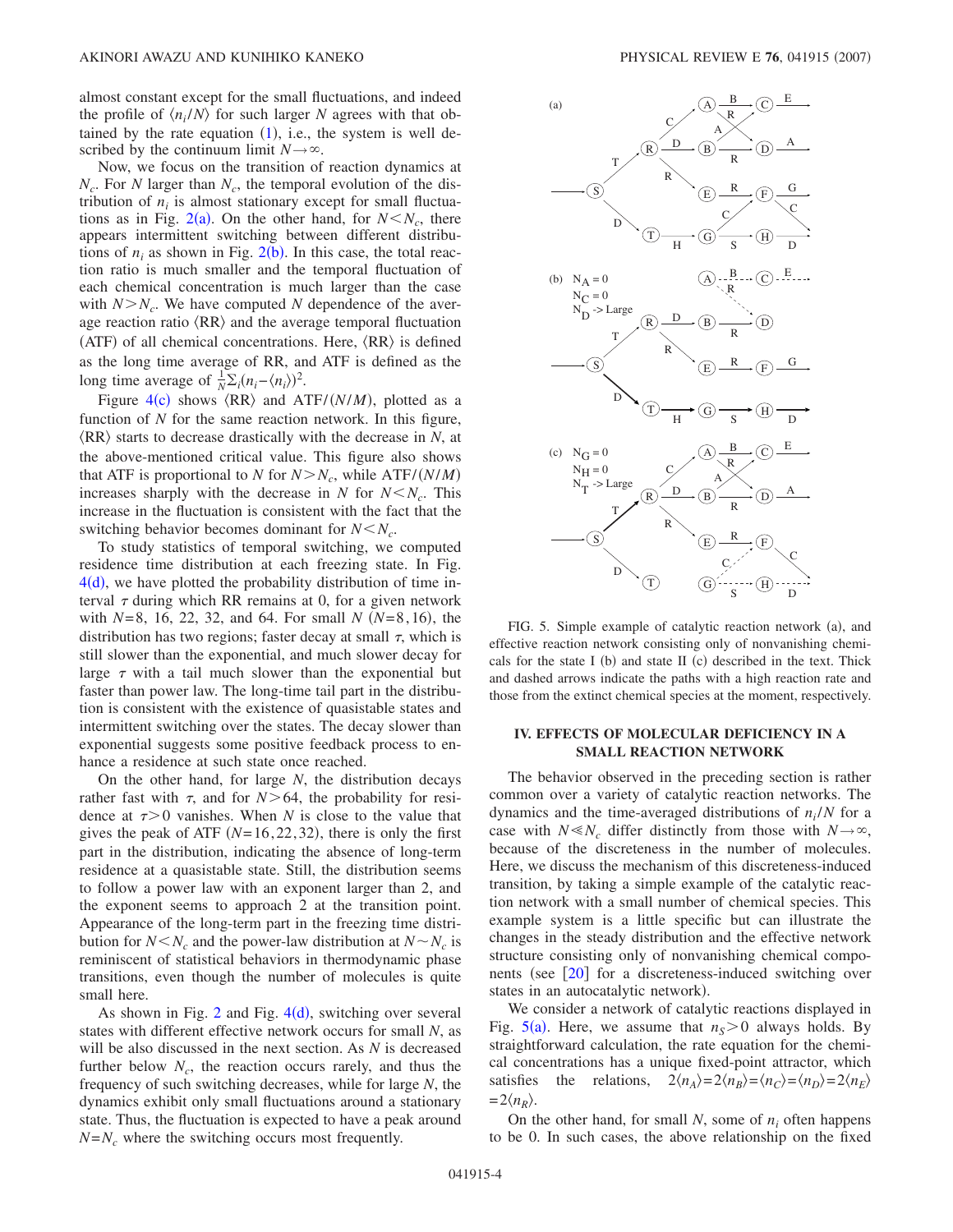concentrations no longer holds, where the distribution of the chemical concentrations changes temporally among some characteristic distributions with different relations among  $\langle n_A \rangle$ ,  $\langle n_B \rangle$ ,  $\langle n_C \rangle$ ,  $\langle n_D \rangle$ ,  $\langle n_E \rangle$ , and  $\langle n_R \rangle$ .

(I) State with  $n_A = 0$  and  $n_C = 0$ : When  $n_A$  happens to be 0,  $n_c$  also goes to 0, if the decrease in  $n_c$  by the reaction *C*  $+E \rightarrow$  progresses before the reaction  $R + C \rightarrow A + C$  takes place. This state is also reached when  $n_c$  happens to be 0 and if  $n_A$  goes to 0 by the reaction  $A + R \rightarrow D + R$  or by the noncatalytic process. Once both  $n_A$  and  $n_C$  vanish, this state with extinction of both chemical species is preserved over a long time, because neither *A* nor *B* is synthesized by catalytic reactions, and only slow noncatalytic changes can produce such chemicals.

At this state, none of the reactions catalyzed by *A* or *C* take place. Then, as long as  $n_i > 0$  for  $i \neq A$ , *C*, the effective structure of the reaction network is reduced to that shown in Fig.  $5(b)$  $5(b)$ . Only molecules within this subnetwork exist. [In Fig. [5](#page-3-0)(b), the arrows indicating the reactions catalyzed by *A* or *C* are removed. In this case,  $n<sub>D</sub>$  increases, because the reaction to decrease  $n<sub>D</sub>$  catalyzed by *A* does not take place. Accordingly, the reaction  $S+D \rightarrow T+D$  takes place frequently so that the reaction through the series  $S \rightarrow T \rightarrow G$  $\rightarrow$ *H* $\rightarrow$  progresses with a high rate.

(II) The state with  $n_G = 0$  and  $n_H = 0$ : When  $n_G$  happens to be 0,  $n_H$  also goes to 0, if  $n_H$  decreases by the reaction *H*  $+D\rightarrow$ . It also appears when  $n_H$  happens to be 0 and  $n_G$ decreases to 0 by the reaction  $G + C \rightarrow F + C$ . Once both  $n_G$ and  $n_H$  vanish, this state is preserved over a long time.

Here, when  $n_i > 0$  for  $i \neq G$ , *H*, the effective structure of the reaction network is given in Fig.  $5(c)$  $5(c)$ . Similarly with the case I, chemicals are localized within this subnetwork. In this effective network the reaction progresses through the series  $S \rightarrow R \rightarrow A \rightarrow$ ,  $S \rightarrow R \rightarrow B \rightarrow$ , and  $S \rightarrow R \rightarrow E \rightarrow$  with a high rate.

(III) For  $i \neq A$ , *C*, *G*, and *H*,  $n_i$  is soon recovered even if it happens to be 0. For example, even if  $n<sub>B</sub>$  happens to be 0, as long as  $n<sub>D</sub>$  does not reach 0,  $n<sub>B</sub>$  is soon recovered by the reaction  $R + D \rightarrow B + D$ . Other chemical species also behave in a similar manner. Then, disconnection of the reaction paths does not occur.

Each of these three states has a long lifetime when the number of molecules *N* is much smaller than the number of the chemical species. Stochastic switching over such states is commonly observed for a reaction network system with small  $N$ , as given in Fig.  $2(b)$  $2(b)$ . Due to these switchings, the temporal fluctuation of each chemical concentration is en-hanced, as given in Fig. [4](#page-2-2)(c). Thus, the behavior for small *N* is distinct from that obtained in the case with  $N \rightarrow \infty$ .

Here the relations between  $\langle n_A \rangle$ ,  $\langle n_B \rangle$ ,  $\langle n_C \rangle$  and  $\langle n_D \rangle$  differ distinctly from that in the continuum limit. For example,  $\langle n_A \rangle \langle n_B \rangle$  and  $\langle n_C \rangle \langle n_D \rangle$  are obtained here. This deviation from the continuum limit is understood easily by considering the number distribution at the states I and II.

In general, we expect that situations similar to this simple example should appear in some part of the reaction networks for a system with a large number of the chemical species, as discussed in the preceding section. This leads to the transition at  $N < N_c$ , with drastic difference in the number distri-

<span id="page-4-0"></span>

FIG. 6. (Color online) Typical examples of  $\langle RR \rangle$  plotted as a function of *N* for several *K* and (a)  $M = 100$  with  $\epsilon = 10^{-4}$  and (b) *M* = 1000 with  $\epsilon$  = 10<sup>-4</sup>.

bution from the continuum limit, as given in Figs.  $3(a)$  $3(a)$ ,  $3(b)$ , and  $4(a)$  $4(a)$ .

# **V. CRITICAL VALUE OF MOLECULAR NUMBER**

In Sec. III, we suggested the existence of the critical total number of molecules  $N_c$ , at which the behaviors of random catalytic networks change drastically. For  $N > N_c$ , the behavior is well represented by continuum description, while for  $N < N_c$ , deficiency in some molecule species suppresses the ongoing reaction. In this section, we study dependence of this critical number  $N_c$  on  $K$  and  $M$  quantitatively, by computing the reaction rate RR.

Figure [6](#page-4-0) shows examples of dependence of  $\langle RR \rangle$  on *N* for several values of *K*,  $K=8$ , 12, 16, 20, and 24, and *M*, (a)  $M=100$  with  $\epsilon=10^{-4}$ , (b)  $M=1000$  with  $\epsilon=10^{-4}$ . As *N* is decreased, there is a drastic drop in  $\langle RR \rangle$  at some value of *N*. When  $N$  is sufficiently larger than this value,  $\langle RR \rangle$  is almost constant, approaching a value at the continuum limit  $\sim O(\langle RR \rangle_{N \to \infty})$  where chemical concentrations are almost stationary except for small fluctuations. On the other hand, for *N* smaller than this critical value, the chemical concentrations exhibit intermittent switching among several states.

Now, we consider  $\langle RR \rangle$  for a specific case with  $N \rightarrow \infty$ ; for all chemical species, the number of the reaction path from other chemical species and those to other chemical species are given a unique value *K*. In such cases, the distribution of the chemical concentrations goes to uniform. In each time step, each molecule collides one molecule on average, and the probability that the molecule catalyzes the reaction from the collided molecule is  $K/M$ . Then,  $\langle RR \rangle$  is given by  $K/M$ .

If the fluctuation of the number of the reaction paths for each chemical specie increases, the reaction from the chemi-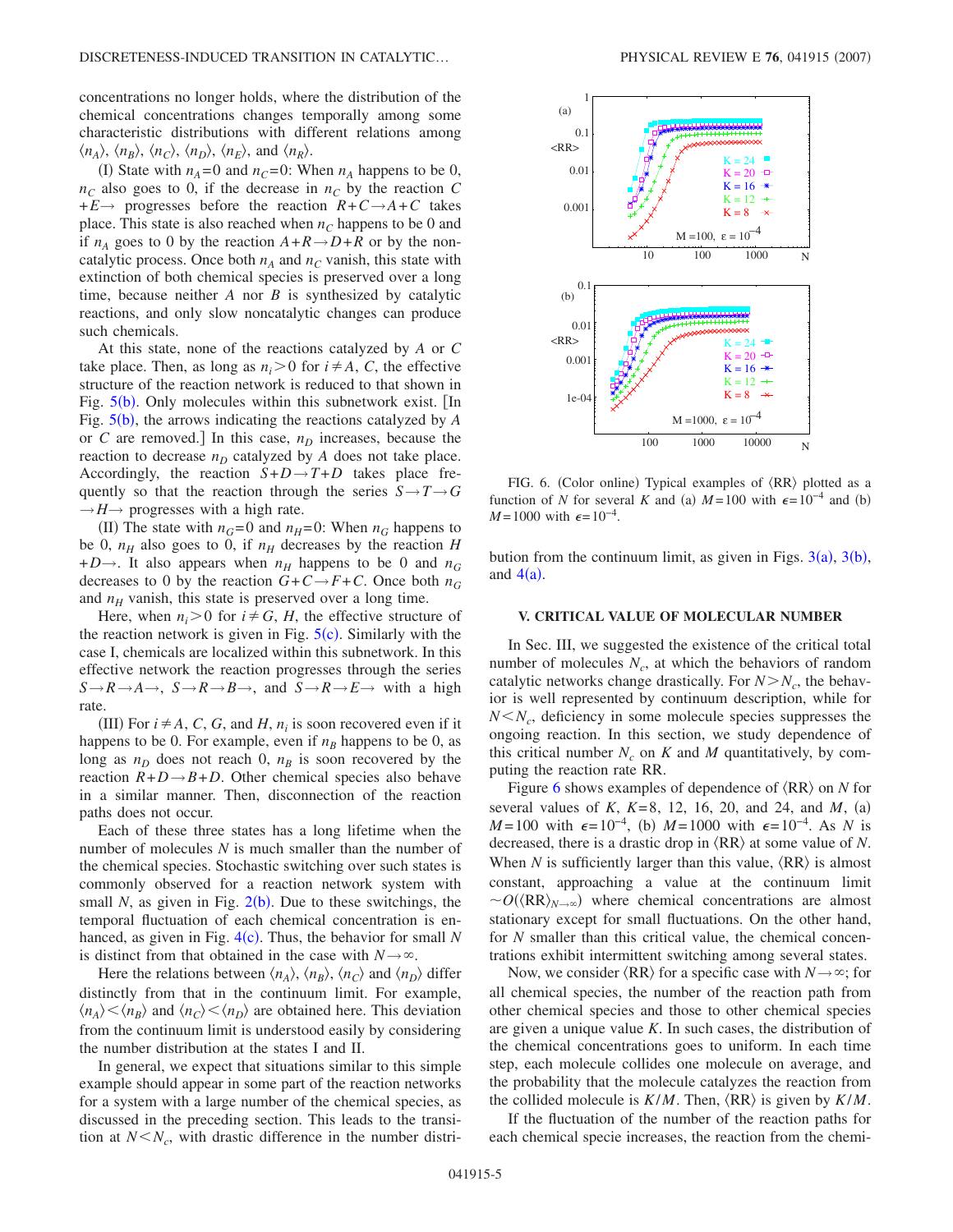<span id="page-5-0"></span>

FIG. 7. (Color online) Scaled reaction rate  $\rho$  as a function of *NK/M* for several values of *K* and (a)  $M = 100$ , (b)  $M = 1000$ , and (c)  $M = 3000$  with  $\epsilon = 10^{-4}$ .

cal species which have small number of reaction paths limit the reaction rate. Then,  $\langle RR \rangle$  is smaller than  $K/M$  in general.

Now, to study dependence of  $\langle RR \rangle$  on *K*, *M*, and *N*, we introduce the following scaling functions;  $\rho = \langle RR \rangle / (\frac{K}{M})$  as a normalized reaction rate and *NK*/*M*. Note that *N*/*M* is nothing but the average molecular number of each chemical, which gives the average probability that each reaction path is catalyzed. Thus, *NK*/*M* gives the average number of the effective reaction paths in the network. Based on these considerations, we plot this normalized reaction rate as a function of *NK*/*M*, to see *N*,*K*,*M* dependence.

Figure [7](#page-5-0) shows  $\rho$  as a function of *NK/M* for several values of *K*,  $K=8$ , 12, 16, 20, and 24, and *M*, (a)  $M=100$ , (b)  $M = 1000$ , and (c)  $M = 3000$  with  $\epsilon = 10^{-4}$ . As *K* is increased, this scaled function approaches a form independent of *K*. Here we note that there is a specific value of  $NK/M = \kappa_c$  at which all the curves of  $\rho$  for different values of  $K$  crosses. Below this value  $\kappa_c$ , the normalized reaction rate decreases with the increase in *K*, suggesting that the deficiency in molecule number per reaction path further suppresses the ongoing reaction. On the other hand, beyond  $\kappa_c$ , the normalized reaction rate slightly decreases with the decrease in *K*, due to

<span id="page-5-1"></span>

FIG. 8. (Color online) Scaled reaction rate  $\rho$  as a function of *NK/M* for several values of *K* with (a)  $M = 3000$  and  $\epsilon = 10^{-5}$  and (b)  $M = 3000$  and  $\epsilon = 10^{-6}$ .

the increase in the reaction path number fluctuation per path. As the reaction is suppressed due to deficiency in molecule number for  $N K / M < \kappa_c$ , this value of  $\kappa_c$  gives a criterion for the discreteness-induced transition.

Dependence of the reaction rate on  $\epsilon$  is shown in Fig. [8.](#page-5-1) Here, the value of  $\kappa_c$  seems to be independent of *M* and  $\epsilon$  for larger *M* ( $M = 1000$ ,  $M = 3000$  or larger *M*) and smaller  $\epsilon$  (as is also compared with that in Fig. [7](#page-5-0)), where  $\kappa_c$  ~ 0.8 holds. On the other hand, the value of  $\rho$  at  $NK/M = \kappa_c$  decreases as  $\epsilon \rightarrow 0$ , as shown in Fig. [7](#page-5-0)(c) and Fig. [8.](#page-5-1) Then, for *NK/M*  $\lt \kappa_c$ , the reaction rate  $\rho$  approaches 0, while  $\rho$  at *NK/M*  $>\kappa_c$  is almost unchanged. In other words, as  $\epsilon$  goes to zero, the normalized reaction rate seems to approach a step function with 0 for  $NK/M < \kappa_c$ . This means that the catalytic reactions often freeze. Some reaction paths are terminated frequently if  $NK/M < \kappa_c$ , and only noncatalytic changes give dominant contributions to the reaction dynamics. On the other hand, for  $NK/M > \kappa_c$ , all chemicals can react along the connected paths in the catalytic reaction network for most of time, so that the behavior at the continuum limit is valid, i.e.,  $\langle RR \rangle \sim O(\langle RR \rangle_{N \to \infty}^K)$ . To sum up the value  $\kappa_c$  gives a criterion for the discreteness-induced transition, i.e.,  $N_c \sim \kappa_c$  $\times$ *M*/*K* for large *M*.

### **VI. SUMMARY AND DISCUSSIONS**

In this paper, we have reported a discreteness-induced transition (DIT) in catalytic reaction networks with random connections. When the total number of the molecules is smaller than a critical value, transition to a dynamical state is observed with a distinct behavior from that expected in the continuum limit, i.e., the molecular number  $\rightarrow \infty$ . The behavior is characterized by switching over quasistationary states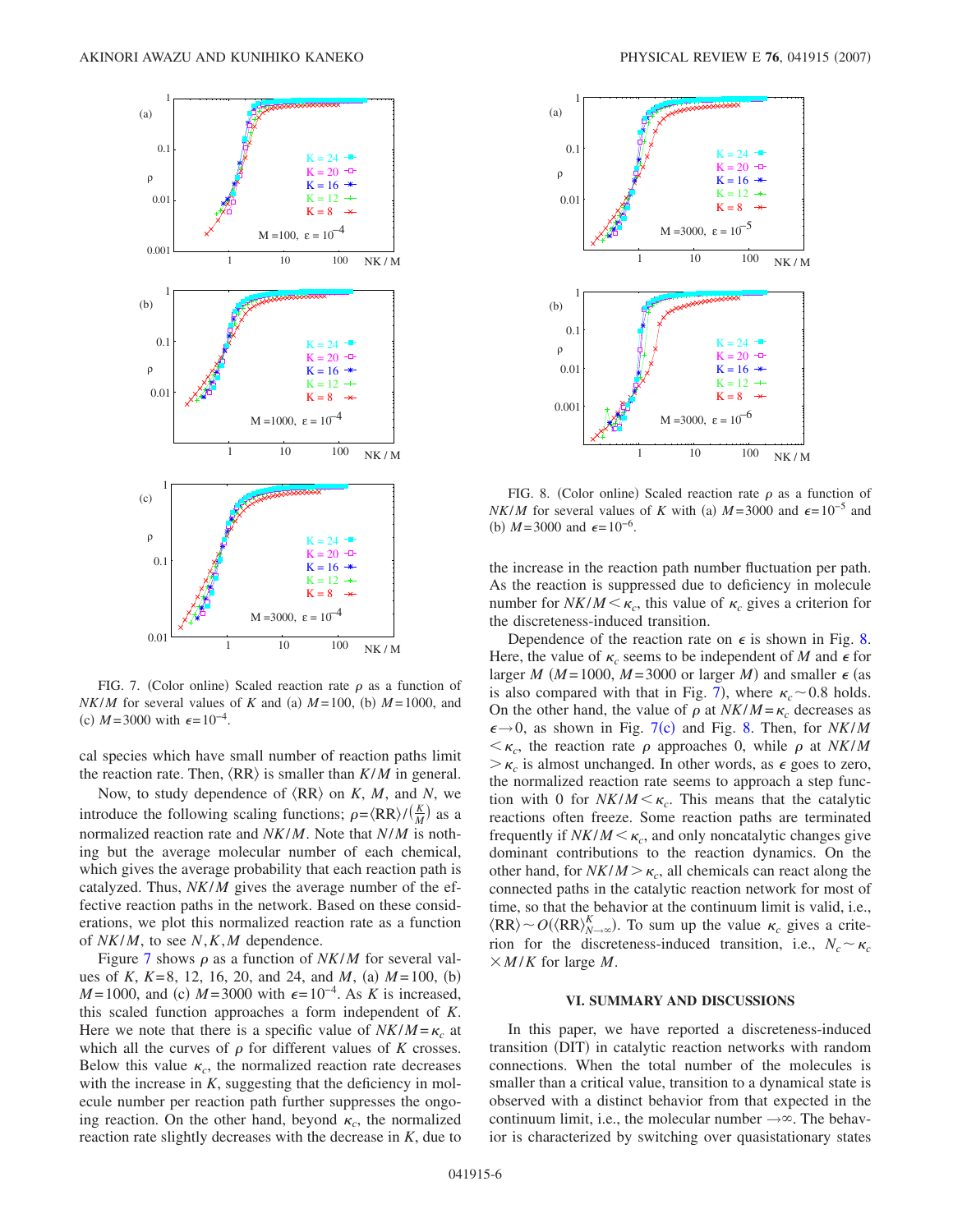where some reaction paths are terminated effectively due to deficiency in molecule numbers. Each quasistationary state is characterized by a smaller set of effective reaction networks.

The critical molecule number for this transition is shown to be proportional to the number of chemical species *M* divided by the average number of reaction path per species *K*, with a proportion coefficient, estimated to be  $\kappa_c \sim 0.8$  in a limit with large *M*. Whether the number of molecules is large enough to be approximated by the continuous rate equation or not is thus determined by  $N \ge 0.8M/K$ . The transition is well characterized by a unique scaling function, for the variable  $NK/M\kappa_c$ . Even though the DIT itself may be expected, the existence of such universal scaling relationship, as well as the enhancement of fluctuation of reaction rate and the power-law distribution of freezing time, is discovery here. Even though these behaviors on scaling, fluctuation, and time distributions are rather common in phase transitions, they generally appear in a system with a large number of elements (ideally in the thermodynamic limit). In the DIT we studied here, the number of molecules is typically small, and indeed as the transition occurs the number is decreased. Hence, the appearance of behaviors similar to thermodynamic phase transition is not trivial at all.

So far we have not succeeded in estimating this value of  $\kappa_c$  analytically. It could possibly be related with the percolation threshold of a random network, although the relationship is not so straightforward. The percolation transition point  $k_c$ in general random networks is known to increase logarithmically with the increase in the number of nodes of the network [[21](#page-7-13)] while  $\kappa_c$  decreases to converge to a constant value, with the increase in the number of nodes (chemical species). In fact, the disconnection of a reaction path here is not structural, but dynamical, as a result of the temporal process leading to the extinction of some molecules. How long this extinction is preserved is a result of dynamics, which involves the nonlinear (and sometimes positive-feedback) process. Extinction of some molecules species at one time influences all paths related with the species that vanish. These distinguish the DIT from standard percolation. Thus, the relation between  $k_c$  and  $\kappa_c$  is still unclear, and analytic estimate of  $\kappa_c$ is still an open question.

It is noted that the random network does not give a good approximation of the real biological network. However, the results obtained in such simplest reaction network should give a base to characterize the behaviors in several types of networks. The present study gives a starting point for the statistical physics of several catalytic reaction networks.

On the other hand, even by random catalytic reaction networks, some universal features such as Zipf's law in the gene expressions and log-normal distributions of the fluctuations of chemical concentration in cells are reproduced  $\lceil 18,19 \rceil$  $\lceil 18,19 \rceil$  $\lceil 18,19 \rceil$  $\lceil 18,19 \rceil$ . We may expect that our results will provide some insight to biological phenomena.

In the presented model, below the critical number of molecules (or beyond the critical number of molecule species), there appears intermittent transitions over several states, which leads to the change in the structure of the effective reaction network. Such dynamics may give a hint to uncover possible mechanisms of switching behavior in the signaling pathways  $[22]$  $[22]$  $[22]$ .

<span id="page-6-0"></span>

FIG. 9. (Color online) Scaled reaction rate  $\rho$  as a function of *NK*/*M* for several values of *K* for reaction networks with the power-law distribution  $P(k) = k^{-\beta}$  for outgoing path connectivity *k* (i.e., the so-called scale-free network), with  $M = 1000$  and  $\epsilon = 10^{-5}$ . The exponent  $\beta$  is (a) 3 and (b) 2.33.

Also, dominantly acting paths in the metabolic reaction network of E. coli change in accordance with the concentration of the nutrient, as observed by the flux analysis  $[23]$  $[23]$  $[23]$ . In the nutrient poor environment, some chemical species may be deficient in a cell. The DIT studied here may be relevant to such switch in the effective network.

Recently, large phenotype fluctuations in isogenetic cells are reported in several organisms  $[19,24-26]$  $[19,24-26]$  $[19,24-26]$  $[19,24-26]$ . In such cells, abundances of some molecule species are not so large (10– 100 molecules) while there exist more than 1000 chemical species  $[27]$  $[27]$  $[27]$ . The intermittent switching induced by molecular deficiency may underlie such large fluctuations.

To apply the DIT to biological problems, the use of a preset random network may not be appropriate, as biological networks are quite heterogeneous with regards to connection degrees and reaction coefficients. Last, we briefly discuss dependences of the transition on the network topology or a connecting distribution. We have confirmed that the value of  $\kappa_c$  as well as the peak (or dip) in  $\langle n_i/N \rangle$  and ATF are almost unchanged, even if the reaction coefficients are distributed uniformly between 0 and 1, or take two distinct values, say 0.1 and 0.9 randomly. The results are not changed either, even if there are some chemical species that catalyze many reaction paths and those catalyzing only a few paths.

However, the value of  $\kappa_c$  can be shifted if the autocatalytic productions are dominant. If the reaction to a chemical species is catalyzed by itself, its concentration can increase rapidly, which may decrease the number of the species at the upstream in the reaction towards zero. The probability that some molecule species become extinct is increased, as has been recently reported for a simple reaction network of a few species  $\lceil 8.9 \rceil$  $\lceil 8.9 \rceil$  $\lceil 8.9 \rceil$ .